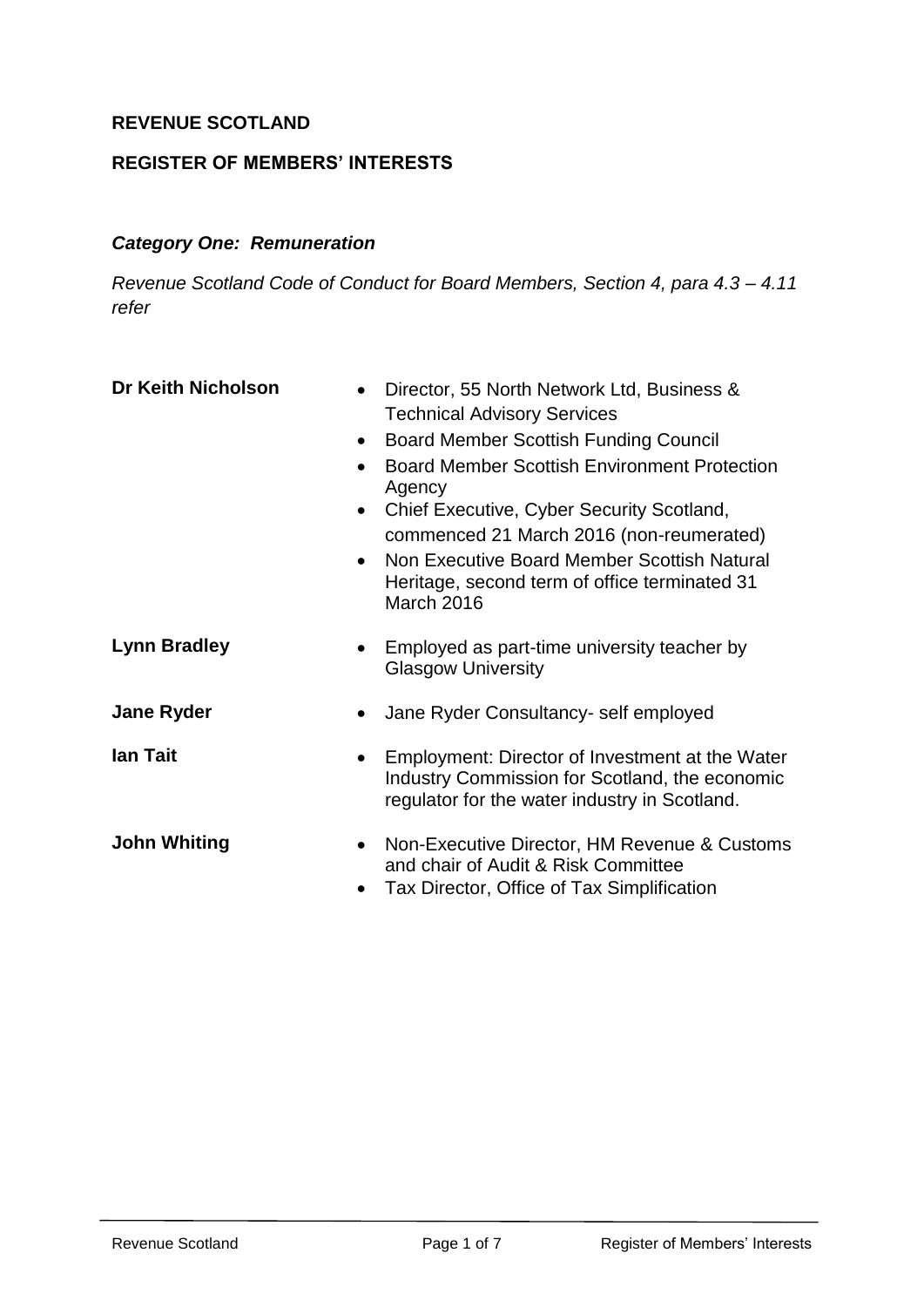# *Category Two: Related Undertakings*

*Revenue Scotland Code of Conduct for Board Members, Section 4, para 4.12 – 4.14 refer*

| Dr Keith Nicholson  | No registerable interests |
|---------------------|---------------------------|
| <b>Lynn Bradley</b> | No registerable interests |
| <b>Jane Ryder</b>   | No registerable interests |
| lan Tait            | No registerable interests |
| <b>John Whiting</b> | No registerable interests |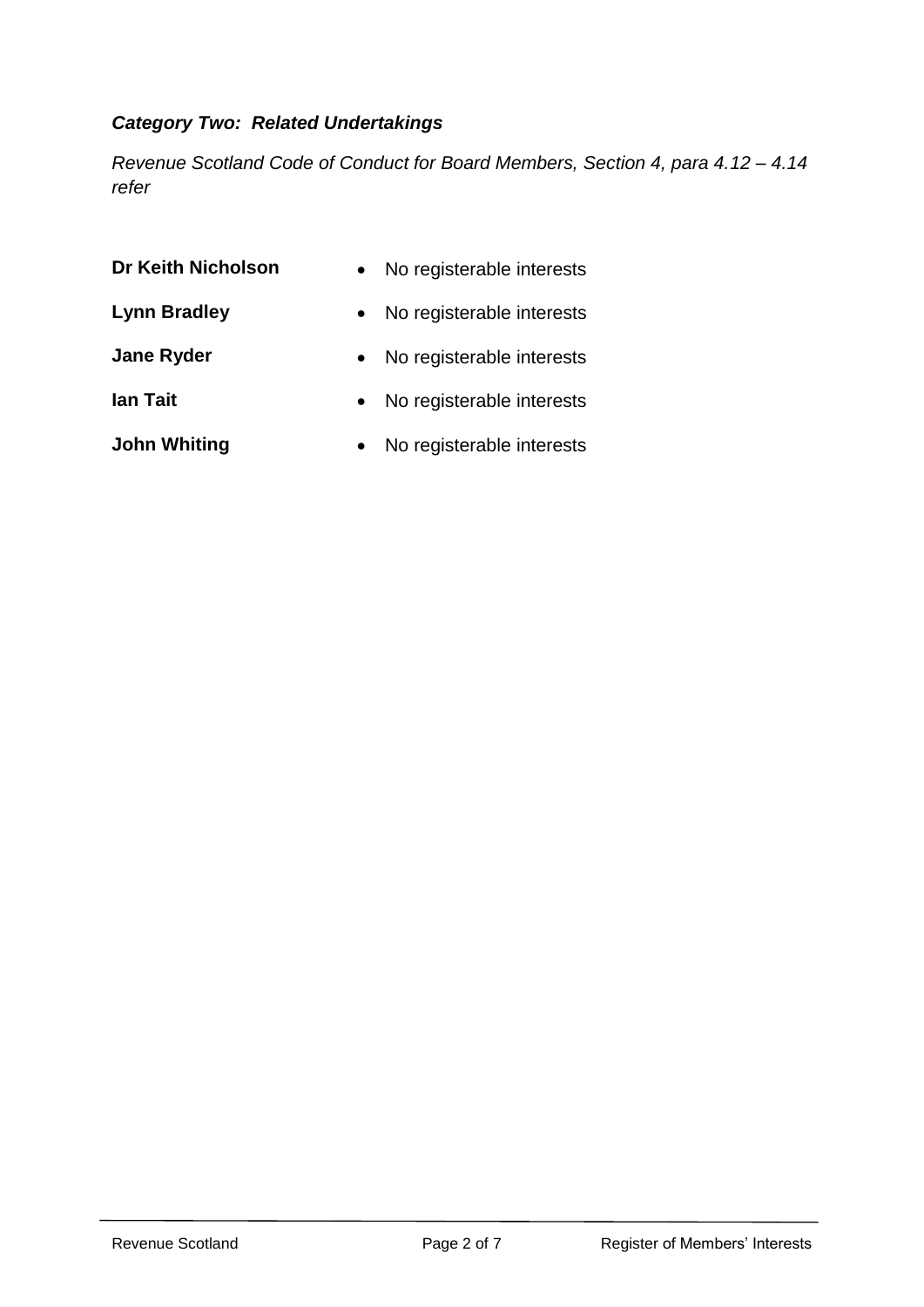# *Category Three: Contracts*

*Revenue Scotland Code of Conduct for Board Members, Section 4, para 4.15 – 4.16 refer*

| Dr Keith Nicholson  | No registerable interests |
|---------------------|---------------------------|
| <b>Lynn Bradley</b> | No registerable interests |
| <b>Jane Ryder</b>   | No registerable interests |
| lan Tait            | No registerable interests |
| <b>John Whiting</b> | No registerable interests |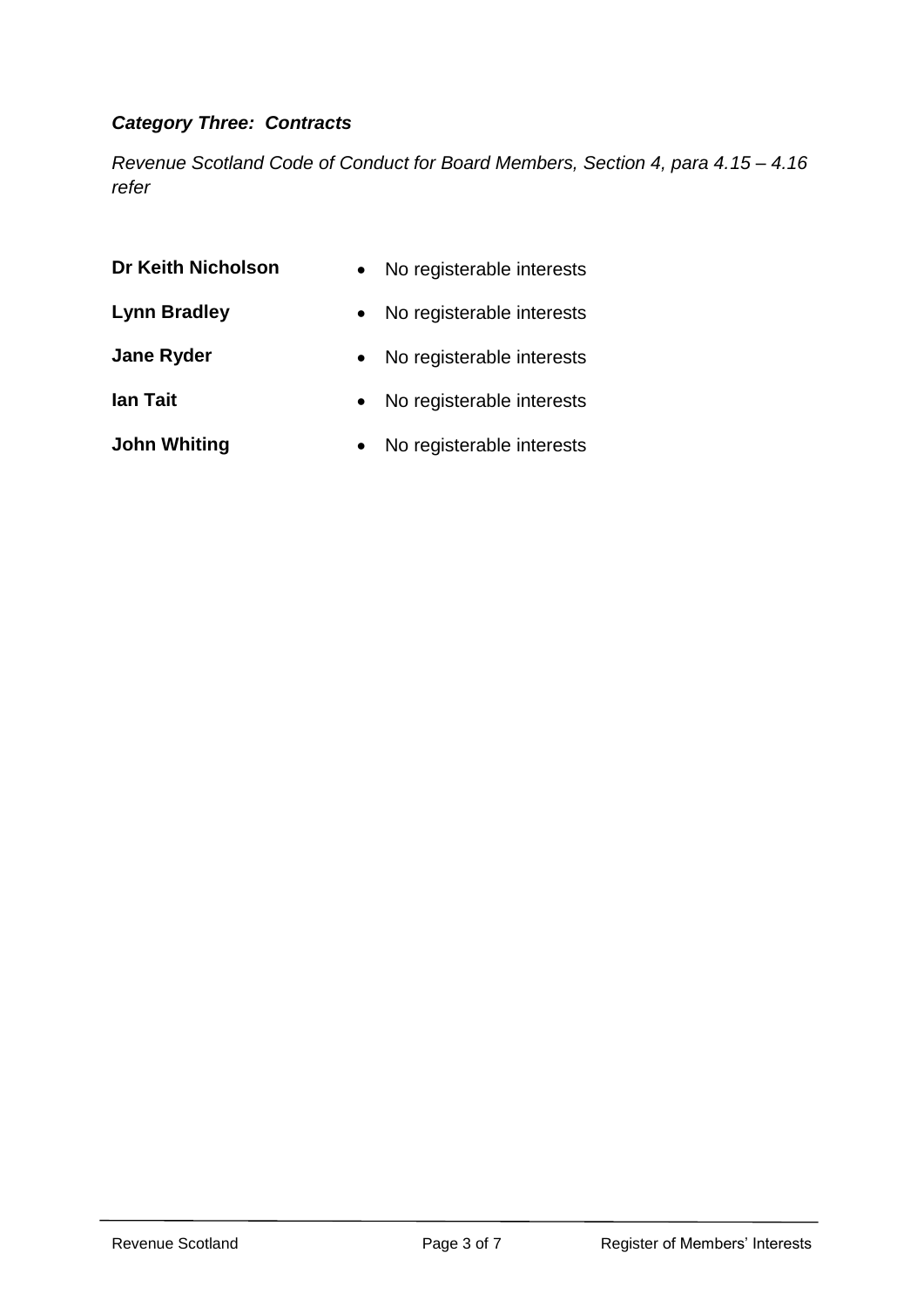# *Category Four: Houses, Land and Buildings*

*Revenue Scotland Code of Conduct for Board Members, Section 4, para 4.17 – 4.18 refer*

| <b>Dr Keith Nicholson</b> | No registerable interests<br>$\bullet$                                                                                                                     |
|---------------------------|------------------------------------------------------------------------------------------------------------------------------------------------------------|
| <b>Lynn Bradley</b>       | Joint owner of main residence in North Lanarkshire;<br>$\bullet$<br>joint owner of house in North Lanarkshire; joint<br>owner of flat in South Lanarkshire |
| <b>Jane Ryder</b>         | No registerable interests<br>$\bullet$                                                                                                                     |
| lan Tait                  | No registerable interests<br>$\bullet$                                                                                                                     |
| <b>John Whiting</b>       | No registerable interests<br>$\bullet$                                                                                                                     |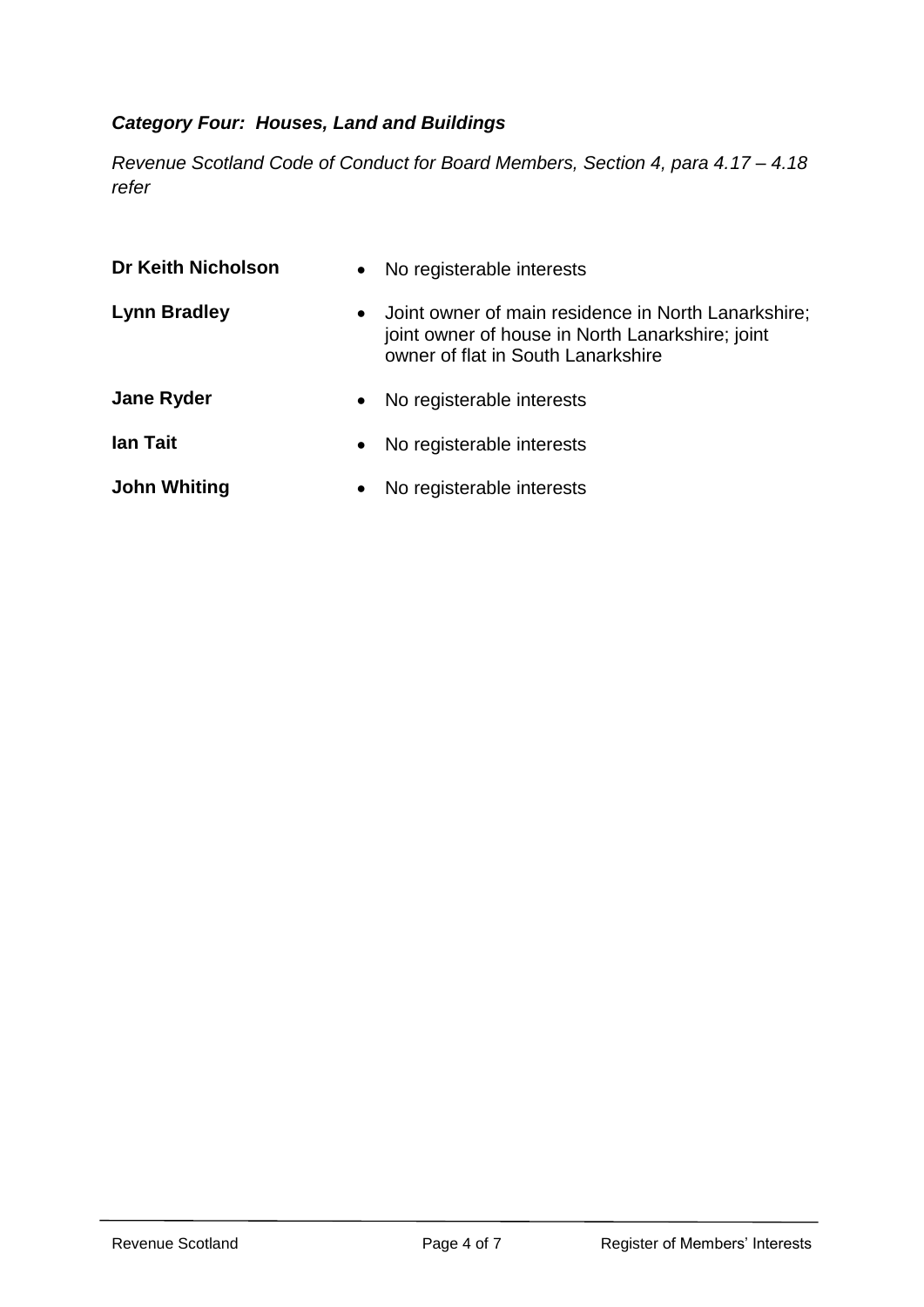# *Category Five: Interest in Shares and Securities*

*Revenue Scotland Code of Conduct for Board Members, Section 4, para 4.19 refers*

| <b>Dr Keith Nicholson</b> | No registerable interests<br>$\bullet$ |
|---------------------------|----------------------------------------|
| <b>Lynn Bradley</b>       | No registerable interests              |
| <b>Jane Ryder</b>         | No registerable interests              |
| lan Tait                  | No registerable interests              |
| <b>John Whiting</b>       | No registerable interests              |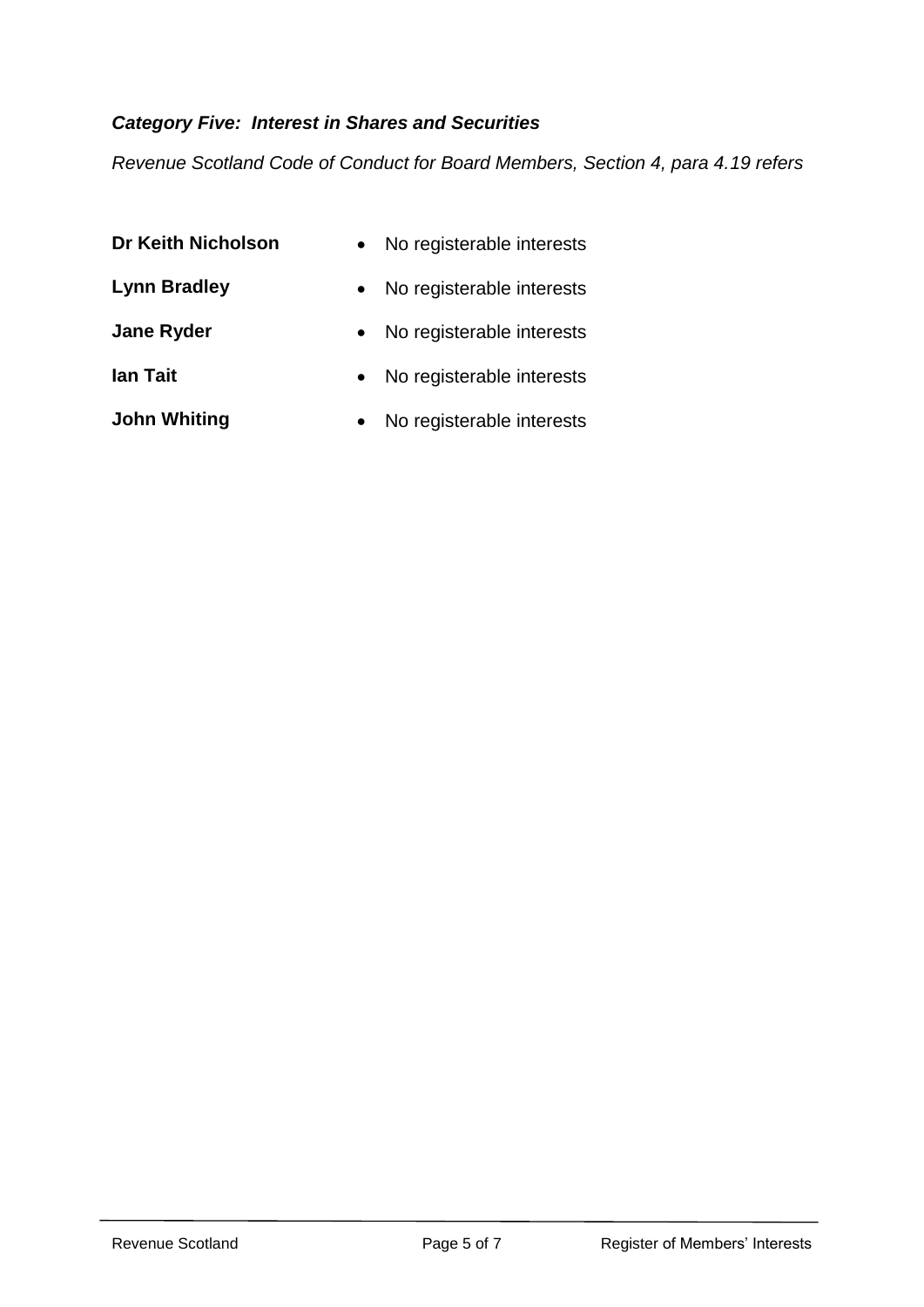# *Category Six: Gifts and Hospitality*

*Revenue Scotland Code of Conduct for Board Members, Section 4, para 4.20 refer*

| <b>Dr Keith Nicholson</b> | No registerable interests                                                                                                                                                                                                                                                                                                                                                                                                                                                                                   |
|---------------------------|-------------------------------------------------------------------------------------------------------------------------------------------------------------------------------------------------------------------------------------------------------------------------------------------------------------------------------------------------------------------------------------------------------------------------------------------------------------------------------------------------------------|
| <b>Lynn Bradley</b>       | No registerable interests                                                                                                                                                                                                                                                                                                                                                                                                                                                                                   |
| <b>Jane Ryder</b>         | No registerable interests                                                                                                                                                                                                                                                                                                                                                                                                                                                                                   |
| lan Tait                  | No registerable interests                                                                                                                                                                                                                                                                                                                                                                                                                                                                                   |
| <b>John Whiting</b>       | I am a regular speaker at meetings and<br>conferences, mainly in my OTS capacity. I never<br>accept fees; occasionally travel expenses are<br>reimbursed by the organisation though most are<br>borne by the OTS. As a speaker, I am usually<br>provided with modest hospitality, i.e. tea/biscuits;<br>occasionally this extends to lunch or similar when I<br>am speaking then. I will provide Revenue Scotland<br>with a list of my external speaking engagements<br>approximately quarterly in advance. |